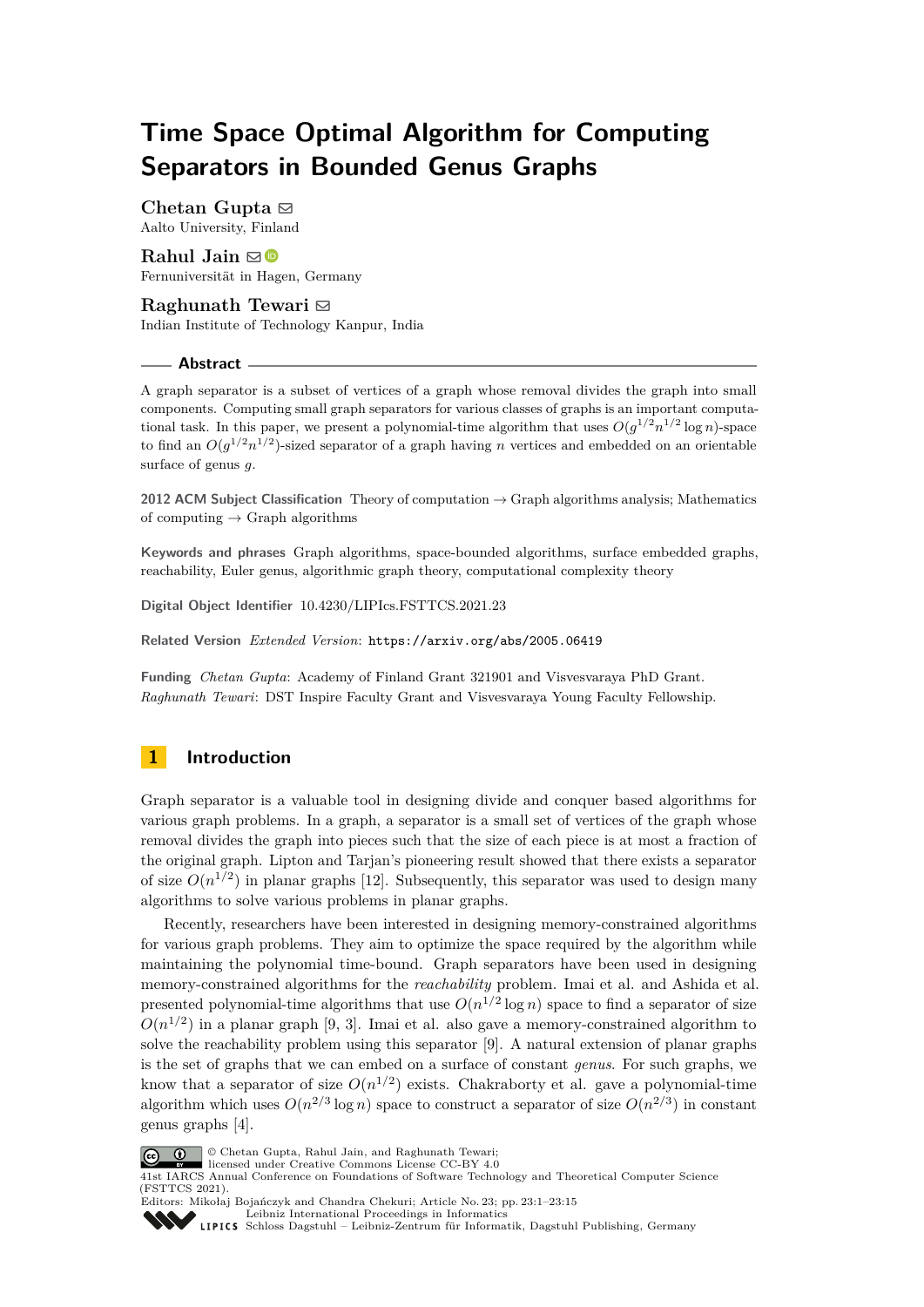## **23:2 Time Space Optimal Algorithm for Computing Separators in Bounded Genus Graphs**

Jain and Tewari formalized the connection between separators in a class of undirected graphs and the reachability problem in the class of directed versions of those graphs [\[10\]](#page-12-4). They mainly show that if there exists a polynomial-time algorithm that uses  $O(w \log n)$ -space to find a separator of size  $O(w)$ , then there exists a polynomial-time algorithm that uses  $O(w \log n)$  space to solve reachability as well.

In this paper, we continue along the above line of work and present a polynomial-time algorithm that uses  $O(g^{1/2}n^{1/2}\log n)$  space to construct a separator of size  $O(g^{1/2}n^{1/2})$  in a *g*-genus graph. Therefore, combining this construction with [\[10\]](#page-12-4), we get a polynomial-time algorithm that uses  $O(g^{1/2}n^{1/2}\log n)$  space to solve the reachability problem in *g*-genus graphs. Thus, for constant genus graphs, our approach gives a polynomial-time algorithm that uses  $O(n^{1/2} \log n)$  space.

Our separator construction follows the standard paradigm used in previous constructions of separators for planar graphs and surface-embedded graphs. Hence some familiarity with earlier results such as those shown by Gazit and Miller [\[7\]](#page-12-5), Koutis and Miller [\[11\]](#page-12-6), Imai et al. [\[9\]](#page-12-1), Ashida et al. [\[3\]](#page-12-2), and Chakraborty et al. [\[4\]](#page-12-3) is beneficial in understanding our construction. In particular, since our result is a generalization of Ashida et al. [\[3\]](#page-12-2), we heavily borrow their framework.

# **Our Result**

<span id="page-1-0"></span>In this paper, we prove the following theorem.

 $\triangleright$  **Theorem 1.** *There exists a polynomial-time algorithm that takes as an input a graph*  $G$ *on n vertices along with its combinatorial embedding of genus g and outputs its separator of* size  $O(g^{1/2}n^{1/2})$ *. This algorithm uses*  $O(g^{1/2}n^{1/2}\log n)$  space.

The running time of our algorithm is a polynomial in *both* the number of vertices *n* and the value of the genus *g*. To achieve the desired space-time bounds, given a graph *G*, we first find a maximal set of vertices in *G* whose *k-neighbourhoods* do not intersect each other. We call the vertices in this set *Boss vertices*. We associate each vertex of the graph to one of the Boss vertices. We call the set of vertices associated with the same Boss vertex a *Voronoi region*. If a non-contractible cycle of length *O*(*k*) in the graph spans at most two of these Voronoi regions, we find that cycle and remove it from the graph. Removal of such a non-contractible cycle from the graph reduces its genus by at least one. Otherwise, if there exists no such cycle, we proceed by dividing the original graph further into a total of at most  $O(n/k + g)$  regions so that each of them is bounded by a simple cycle of length  $O(\sqrt{k})$  and the number of vertices present inside each region is at most *n/*3. We then use these regions to construct a *Frame Graph*, which is the graph induced by the vertices on these cycles. We assign weights to each face of the frame graph such that the weight of a face is equal to the number of vertices of the original graph *inside* the corresponding cycle. While constructing the frame graph, we might encounter some properties of the original graph, which allows us to output either a separator or a non-contractible cycle of size  $O(k)$ . Thus, in the end, we either have a non-contractible cycle of size  $O(k)$ , a small separator or the frame graph. If the result is a separator, then we output that separator. If the result is a non-contractible cycle *C*, we store it and restart the algorithm with the graph  $G \setminus C$  as the input. The final output will be the union of *C* with the separator of  $G \setminus C$ . If the result is the frame graph, we use the algorithm of Gilbert et al. [\[8\]](#page-12-7) to find a separator. For an appropriate value of *k*, our algorithm achieves the desired time and space bound.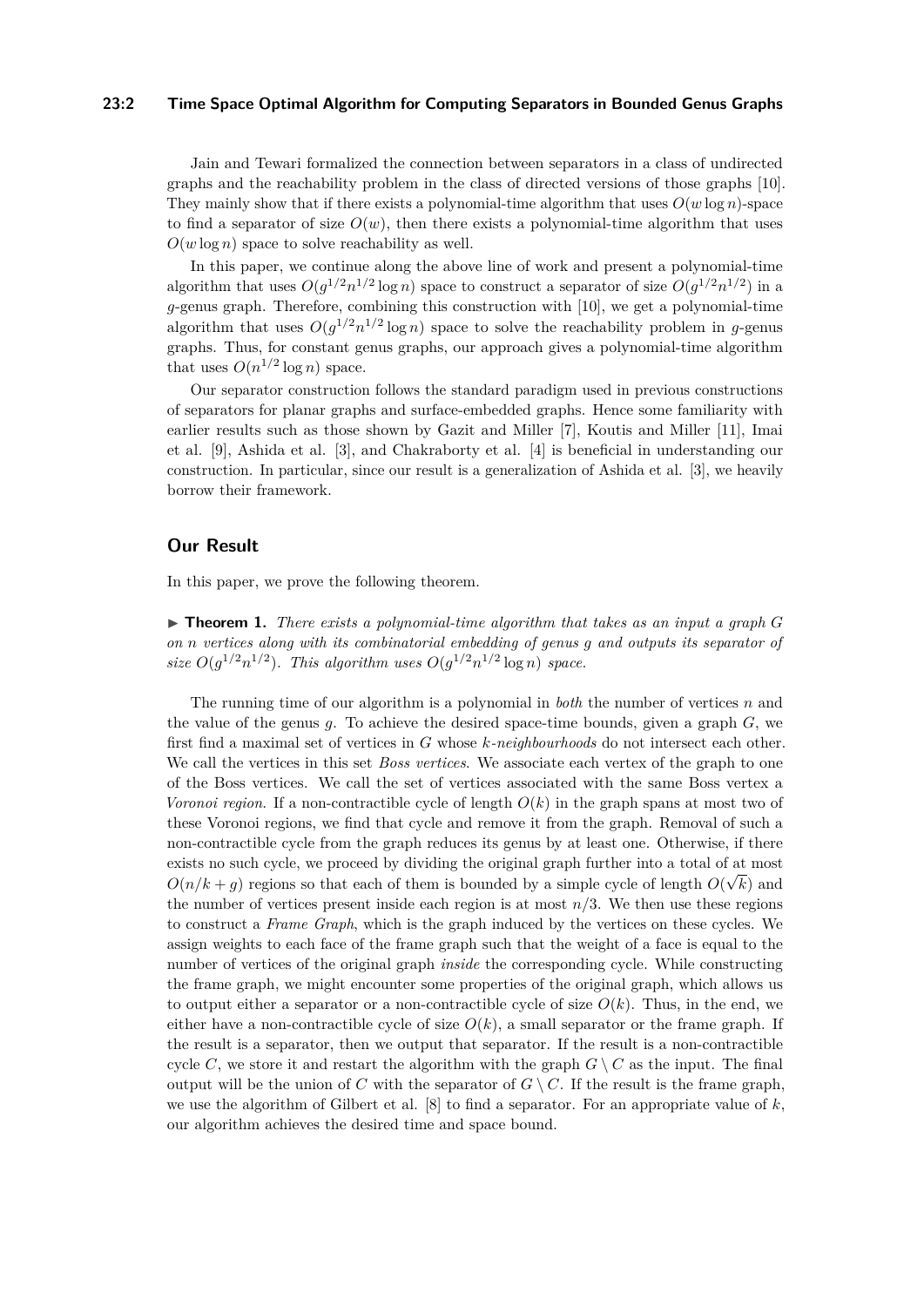### **Comparison with the previous result**

The construction of separator by Chakraborty et al. [\[4\]](#page-12-3) proceeds (roughly) as follows: Given a graph *G* they first find a subgraph *H* of the graph *G*, such that removal of vertices of *H* from *G* makes the resulting graph  $G \setminus H$  planar. Subsequently, they obtain a separator of  $G \setminus H$  using the algorithm of Imai et al. [\[9\]](#page-12-1) and add it to the vertices of *H* to get a separator of the graph *G*. The subgraph *H* obtained in Chakraborty et al. [\[4\]](#page-12-3) might not be a connected subgraph of *G*. We find a smaller separator by first finding a 2-connected weighted subgraph of *G* such that a weight-separator of this weighted subgraph acts as a separator of the original graph. We find this 2-connected subgraph by using *Ridge edges* which was previously used by Gazit and Miller [\[7\]](#page-12-5), and Ashida et al. [\[3\]](#page-12-2) for the case of planar graphs. We show that by first efficiently removing non-contractible cycles from Voronoi regions, ridge edges can be used in graphs of a higher genus. We call this 2-connected subgraph a *Frame graph*. We then show that a weight-separator for this Frame graph can be found efficiently and hence get our result.

## **Organization of the Paper**

The rest of the paper is organized as follows. In section [2,](#page-2-0) we give some preliminary notations and definitions. We first divide the graph into Voronoi regions. We explain this procedure in section [3.](#page-4-0) We further divide Voronoi regions by using pre-frame-loops in section 3*.*[1.](#page-6-0) In section [4,](#page-7-0) we show how to process the pre-frame-loops and construct a *frame graph* and then make *floor* modifications and *ceiling* modifications in this frame graph. We thus get the required subgraph. Finally, in section [5,](#page-10-0) we put it all together to construct the separator.

# <span id="page-2-0"></span>**2 Preliminaries**

A graph is an ordered triple  $G = (V(G), E(G), \partial)$  where  $V(G)$  is the set of *vertices*,  $E(G)$  is the set of *edges* and *∂* is a function that assigns to each edge a pair of vertices. Let *p* be a path. We use first $(p)$  to denote the first edge of p and last $(p)$  to denote the last edge of p. In an undirected graph *G*, it is helpful to regard each edge in *E* as a pair of directed edges, or *darts*. Each dart goes from one vertex, called its *tail*, to another vertex, called its *head*. For a dart  $e$ , we use tail( $e$ ) to denote the tail of the dart, and similarly, we use head( $e$ ) to denote the head of the dart. The two darts that results from a single undirected edge are said to be *reverse* of each other. If two darts *e*<sup>1</sup> and *e*<sup>2</sup> are reverse of each other, we denote *e*<sup>2</sup> by  $rev(e_1)$  and  $e_1$  by  $rev(e_2)$ .

The genus of a surface  $\Sigma$  is the maximum number of non-intersecting simple closed curves in  $\Sigma$  such that the surface remains connected after cutting along these curves. The genus of a graph  $G$  is the smallest  $g$  such that  $G$  can be embedded on a surface of genus  $g$ . A surface is called orientable if it has two distinct sides; else, it is called non-orientable. In this paper, we only consider graphs that can be embedded on an *orientable* surface. Let *G* be a graph embedded on a surface *S* of genus *g*. The *faces* of the embedding of *G* are the connected components of  $S \setminus G$ . If a face is homeomorphic to an open disk, it is called a 2-cell. If every face is homeomorphic to an open disk, the embedding is called a 2-cell embedding. A combinatorial embedding of *G* is defined as  $\pi = {\pi_v \mid v \in V(G)}$  where for each vertex *v*,  $\pi_v$ is a cyclic permutation of darts whose tail is *v*. This permutation of darts goes clockwise as per the embedding on the surface. For a dart  $e$ , we use  $\text{left}(e)$  to denote the face which is on the left of  $e$  and  $\text{right}(e)$  to denote the face on the right of  $e$ . A *triangulated graph* is a graph that is embedded on a surface such that every face is a 2-cell and has three boundary edges.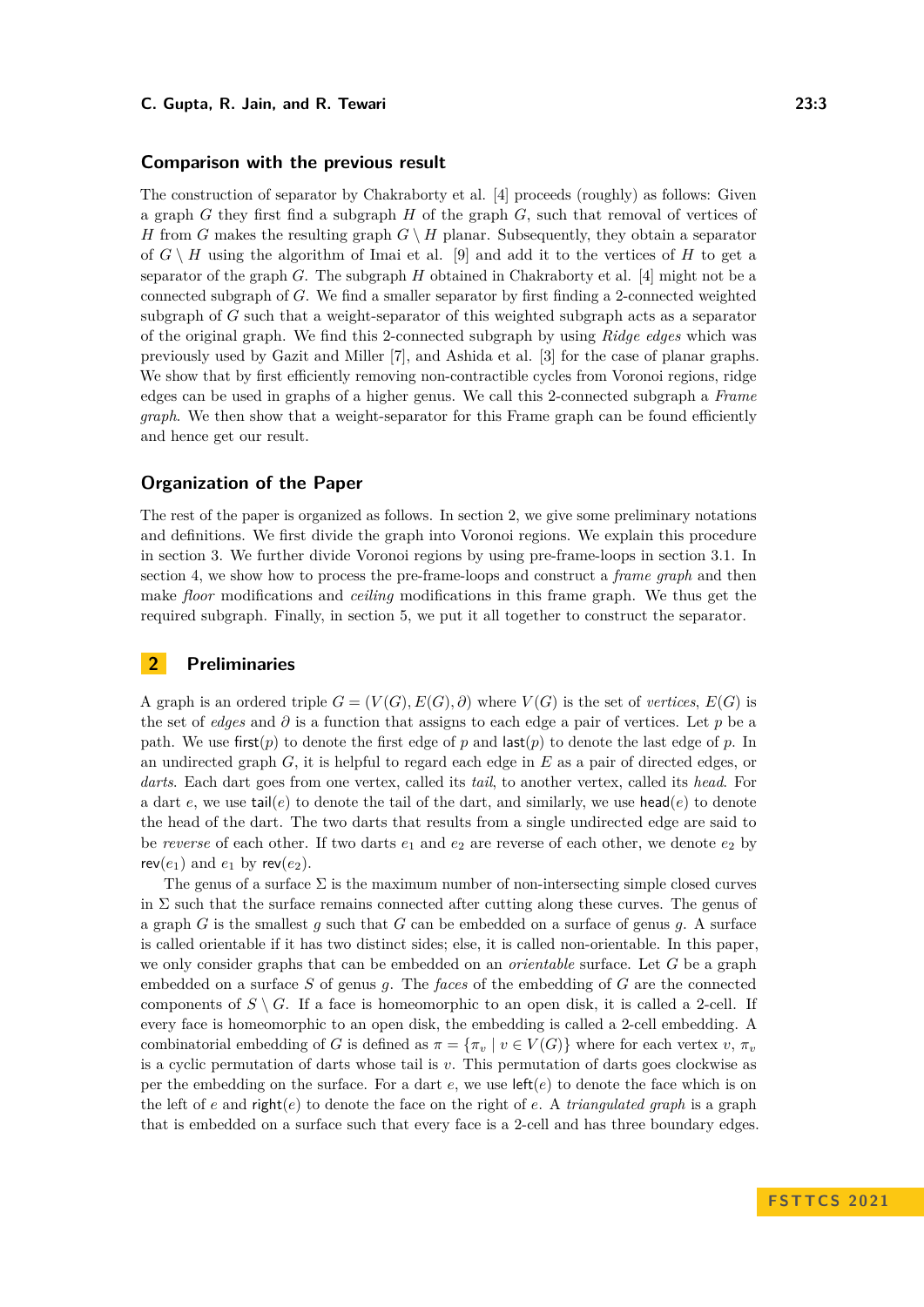#### **23:4 Time Space Optimal Algorithm for Computing Separators in Bounded Genus Graphs**

We define a dual graph  $\tilde{G}$  of *G* for an embedding in the following way:  $\tilde{G}$  contains a vertex  $\tilde{v}$  corresponding to every face of G and two vertices of  $\tilde{G}$  have an edge between them if their corresponding faces share an edge in  $G$ . We say that an edge  $\tilde{e}$  of  $\tilde{G}$  crosses an edge  $e$  of  $G$  if the faces at the endpoints of  $\tilde{e}$  shares the edge  $e$  of  $G$ .

Let *G* be a graph embedded on a surface of genus *g*. Let *U* be a subset of vertices of *G*, *F* be a subset of edges of *G*, and *R* be a subset of faces of *G*. Then *G*[*U*] denotes the subgraph of  $G$ , induced by the vertices in the set  $U$ . Similarly,  $G[F]$  denotes the subgraph of *G*, containing all the edges of *F* together with their endpoints. By *G*[*R*], we denote the graph containing all the vertices and edges in the boundary of a face in *R*.

Let *G* be a graph of genus *q*. A set *R* of its faces is a *region* if  $\tilde{G}[R]$  is connected. The set of edges of *G* whose only one side has a face in *R* is called the *boundary* of *R*.

If *G* is a graph embedded on a surface and *c* is a cycle in *G*, then we define the *left graph* and *right graph* of *c* as follows: If *e* is a dart of *c* followed by  $e' = \pi_{\text{head}(e)}^k(\text{rev}(e))$ , then all  $\epsilon$ dges  $\pi_{\textsf{head}(e)}(\textsf{rev}(e)), \pi_{\textsf{head}(e)}^2(\textsf{rev}(e)), \ldots, \pi_{\textsf{head}(e)}^{k-1}(\textsf{rev}(e))$  are said to be on the *left* side of *c*. An edge  $e''$  which is not incident with *c* and which is connected by a path in  $G \setminus c$  to an end of an edge of the left side of *c* is also said to be on the left side. Now the left graph of *c* is defined as the edges on the left side of *c* together with all their ends. The right graph *G* is defined analogously. We will often use the term *inside of c* to denote the left graph of *c* and *outside of c* to denote the right graph of *c*. We do not include the cycle *c* itself in either of these sides.

▶ **Definition 2.** *A cycle c of a surface embedded graph G is called a* contractible cycle *if and only if one of the sides of c is planar. A cycle that is not contractible is called a* non-contractible cycle*.*

We say that a set C of cycles satisfies the 3-path-condition if the following property holds: If  $u$  and  $v$  are vertices of  $G$  and  $P_1$ ,  $P_2$  and  $P_3$  are internally vertex disjoint paths from  $u$ to *v*. If two of the cycles  $C_{i,j} = P_i \cup P_j (1 \leq i < j \leq 3)$  are not in *C* then the third one is also not in *C*. It is a well known fact that the set of non-contractible cycles satisfies the 3-path-condition [\[15\]](#page-12-8).

We define  $dist(u, v)$  to be the length of the shortest path between two vertices u and v. We introduce a total order (denoted by  $\langle v \rangle$ ) in the vertex set *V* of the graph based on the distance from *v*. For any vertices *u* and *w*, we say that *u* is nearer to *v* than *w* (written as  $u < v$  *w*) if we have either

 $\blacksquare$  dist $(u, v) <$  dist $(w, v)$  or

dist( $u, v$ ) = dist( $w, v$ ) and  $u$  has a smaller index than  $w$ 

For any set W of vertices of G,  $\operatorname{nrst}_v(W)$  denotes a vertex *u* in W such that  $u < v$  *w* of all  $w \in W \setminus \{u\}$ . For any sets *W* and *W*<sup>*'*</sup> of vertices, we write  $W <sub>v</sub>$  *W*<sup>*'*</sup> if nrst<sub>*v*</sub>(*W*)  $<sub>v</sub>$  nrst<sub>*v*</sub>(*W'*).</sub>

Let *G* be a graph of genus *g*. A closed loop *c* is a sequence of *distinct* darts  $e_1, e_2, \ldots, e_m$ of *G* such that head( $e_i$ ) = tail( $e_{(i+1) \mod m}$ ).

▶ **Definition 3.** *Let G be a weighted-graph with positive integral weights on each vertex that sums to n* and  $\alpha \in (0,1)$ *. An*  $\alpha$ -separator of *G is a set S* of vertices of *G such that the removal of S creates disconnected subgraphs, each of which has at most αn weight, where the weight of a subgraph is the sum of the weights of the vertices in it.*

We use a multitape Turing machine model to discuss the space-bounded polynomial-time algorithms. A multi-tape Turing machine consists of a read-only input tape, a write-only output tape, and a constant number of work tapes. We measure the space complexity of a multitape Turing machine by the total number of bits used in the work tapes.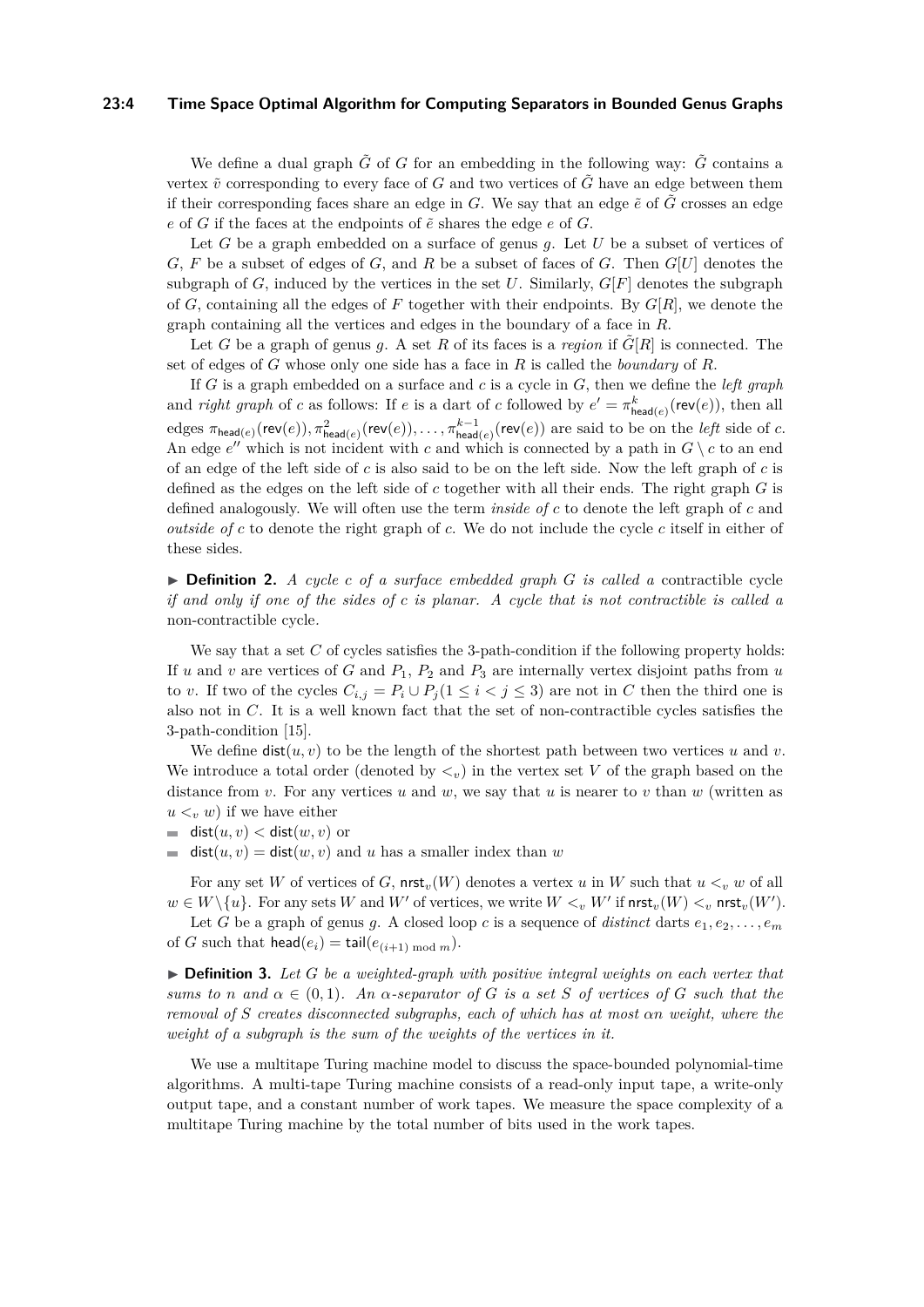We note that Allender and Mahajan [\[2\]](#page-11-0) showed that the problem of testing whether a graph is planar or not is in SL. They also gave the SL algorithm to construct the planar embedding. Subsequently, Reingold [\[14\]](#page-12-9) showed that  $SL = L$  hence there exists a logspace algorithm to test if a graph is planar and also produce its embedding. We summarize this fact in the following Lemma.

<span id="page-4-2"></span>▶ **Lemma 4.** *There exists a logspace algorithm that tests whether the input graph is planar and if so, it outputs an embedding of the input graph.*

Gilbert, Hutchinson and Tarjan proved the existence of an  $O(n^{1/2}g^{1/2})$  size separator for the graphs of genus *g* [\[8\]](#page-12-7). They also presented an  $O(n + g)$  time algorithm to find the separator. Therefore we can conclude that their algorithm runs in  $O((n + q) \log n)$  space. We can thus use the following Lemma for our result.

<span id="page-4-3"></span>▶ **Lemma 5.** *There exists a polynomial-time algorithm that takes, as an input, an n-vertex graph of genus g along with its combinatorial embedding and finds its separator of size*  $O(n^{1/2}g^{1/2})$  *using*  $O((n+g)\log n)$  *space.* 

We will need the notion of fundamental cycles in our separator construction; therefore, we define it formally.

▶ **Definition 6.** *Let G be a graph and T be a spanning tree of G. Let e be an edge that does not belong to T. A simple cycle c, which consists of e and the path in T joining the endpoints of e, is called a fundamental cycle.*

# <span id="page-4-0"></span>**3 Voronoi Region**

As we discussed in section [1,](#page-0-0) we start by dividing the input graph into something that we call *Voronoi regions*. In this section, we define the notion of Voronoi Regions and explain how they could be constructed in a space-efficient manner. This notion has been previously used in designing a separator for planar graphs by Imai et al., Ashida et al., Gazit and Miller, and Koutis and Miller [\[9,](#page-12-1) [3,](#page-12-2) [7,](#page-12-5) [11\]](#page-12-6).

We first define the *k*-neighbourhood of a vertex. This is a key tool that will help us define and construct a Voronoi region.

 $\triangleright$  **Definition 7.** Let G be a graph and v be a vertex of G. Let  $L(v, i)$  be the set of vertices at *distance i from v. The k-neighbourhood*  $N_k(v)$  *of a vertex v is defined as:* 

$$
N_k(v) = \bigcup_{1 \le i \le d} L(v, i)
$$

where *d* is the smallest integer such that  $|\bigcup_{1 \leq i \leq d} L(v, i)| \geq k$ .

Note that we have defined *k*-neighbourhood in a slightly different way when compared to the definition of Imai et al. [\[9\]](#page-12-1) and Chakraborty et al. [\[5\]](#page-12-10). In their work,  $N_k(v)$  is chosen to contain at most *k* vertices, while here, it contains at least *k* vertices. We believe this definition makes our proof simpler to follow.

 $\triangleright$  **Definition 8.** Let *G* be a graph. A set *I* of vertices of *G* is called a *k*-maximal independent *set if the following holds:*

- $\blacksquare$  *For every*  $b_1, b_2 \in I$ ,  $N_k(b_1) \cap N_k(b_2) = \emptyset$ .
- <span id="page-4-1"></span>For every *v* that is not in *I*, we have a vertex  $b \in I$  such that  $N_k(v) \cap N_k(b) \neq \emptyset$ .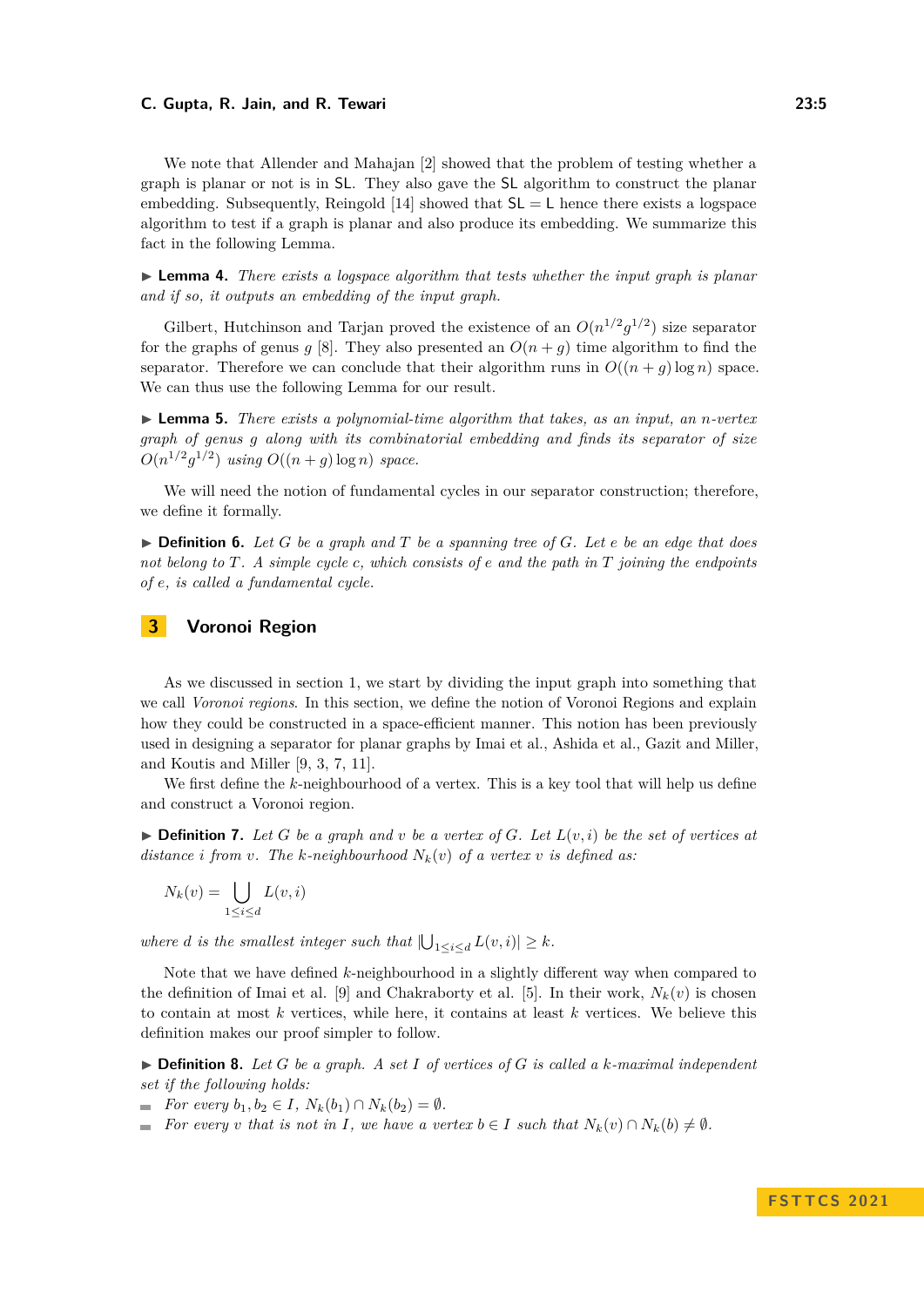# **23:6 Time Space Optimal Algorithm for Computing Separators in Bounded Genus Graphs**

 $\blacktriangleright$  **Lemma 9.** *There exists an*  $O((k+n/k)\log n)$ *-space and polynomial-time algorithm that takes a graph G as input and outputs a k-maximal independent set I.*

The proof of the above Lemma is quite straightforward. We refer readers to [\[9,](#page-12-1) [4\]](#page-12-3). For a graph  $G$ , we will use the notation  $\text{ind}(G)$  to denote the set returned by the algorithm of Lemma [9.](#page-4-1)

 $\triangleright$  **Definition 10.** Let G be a graph. For any vertex v, the boss-vertex of v is a vertex b of  $\text{ind}(G)$  *such that*  $N_k(b) \leq v N_k(b')$ , for all  $b' \in \text{ind}(G) \setminus \{b\}$ . We define vor(b) to be the set of all vertices whose boss-vertex is  $b$ . We use  $b$ oss $(v)$  to denote the boss-vertex of  $v$ .

Note that the graph induced by the vertices in the set  $\text{vor}(b)$  form a connected component in *G*. Therefore, the faces corresponding to these vertices form a region in  $\tilde{G}$ . We will henceforth call vor(*b*) the *Voronoi region* of *b*.

We note that while the Voronoi region of a vertex *b* can be large, its diameter is  $O(k)$ . We will now show that the BFS-tree of this Voronoi region can still be constructed in  $O((n/k + k) \log n)$  space and polynomial time. To construct a rooted tree using small space, it suffices to show an algorithm to determine the parent of a given vertex  $v \in \text{vor}(b)$  in the BFS tree. The algorithm is the following: To determine the parent of a vertex  $v$  in  $\text{vor}(b)$ , we first construct the BFS-tree *T* of *k*-neighbourhood of *b*. If  $v \in N_k(b)$  then the parent of *v* is the same as its parent in *T*. Otherwise, construct the BFS-tree of  $N_k(v)$ . Let  $v'$  be the vertex in  $N_k(v) \cap N_k(b)$  such that  $dist(b, v')$  is minimum. Break ties by picking the one with a smaller index. Consider the path from  $v$  to  $v'$  in the BFS tree of  $N_k(v)$ . The parent of  $v$  is the vertex adjacent to  $v$  in this path. We summarize in the following Lemma.

<span id="page-5-0"></span> $\blacktriangleright$  **Lemma 11.** Let *G* be a graph and b be a vertex of ind(*G*). There exists a polynomial time *algorithm that constructs the BFS-tree of vor(b) in*  $O((k + n/k) \log n)$  *space.* 

A similar lemma was observed for planar graphs by Imai et al. [\[9\]](#page-12-1)

The input graph might contain small non-contractible cycles. We require that the union of any two Voronoi regions do not have a non-contractible cycle, similarly as Chakraborty et al. [\[4\]](#page-12-3). Thus, we remove such non-contractible cycles from the graph using the following Lemma in our main algorithm.

<span id="page-5-1"></span> $\blacktriangleright$  **Lemma 12** ([\[4\]](#page-12-3)). There is an  $O((k+n/k)\log n)$ -space and polynomial time algorithm that *takes a graph*  $G$ *, and two boss-vertices*  $b_1$  *and*  $b_2$  *as input and checks for a non-contractible cycle of size*  $O(k)$  *in*  $\text{vor}(b_1) \cup \text{vor}(b_2)$ *. The algorithm outputs one such cycle if it exists.* 

**Proof.** First, consider the case when  $\text{vor}(b_1) \cup \text{vor}(b_2)$  forms a connected subgraph of *G*. We know that  $\text{vor}(b_1)$  and  $\text{vor}(b_2)$  can be computed in  $O((k + n/k) \log n)$  space and polynomial time by Lemma [11.](#page-5-0) We combine the BFS-trees of  $\text{vor}(b_1)$  and  $\text{vor}(b_2)$  using an arbitrary edge to get a spanning tree of  $\text{vor}(b_1) \cup \text{vor}(b_2)$  with diameter  $O(k)$ . We denote this spanning tree as *T*. Note that *T* can be computed in polynomial-time and  $O((n/k + k) \log n)$  space. We know that the set of all non-contractible cycles of any graph *G* satisfy 3-path condition [\[15\]](#page-12-8). Since the diameter of *T* is  $O(k)$ , any fundamental cycle of this tree of size  $O(k)$ . The 3-path condition implies that if a non-contractible cycle exists, then one of the fundamental cycles is non-contractible (see Allender et al. 2005, Lemma 5.1 [\[1\]](#page-11-1)). We can check whether a cycle is contractible by checking the planarity of the left and the right sides of the cycle. The left and the right side of a given cycle can be computed in logspace by using reachability queries [\[14\]](#page-12-9). Therefore, by Lemma [4,](#page-4-2) we can check if a cycle is contractable in  $O(\log n)$  space. Thus, the lemma follows. In the other case where  $\text{vor}(b_1)$  and  $\text{vor}(b_1)$  are not connected, we can apply the same procedure on spanning trees of  $\text{vor}(b_1)$  and  $\text{vor}(b_2)$  separately.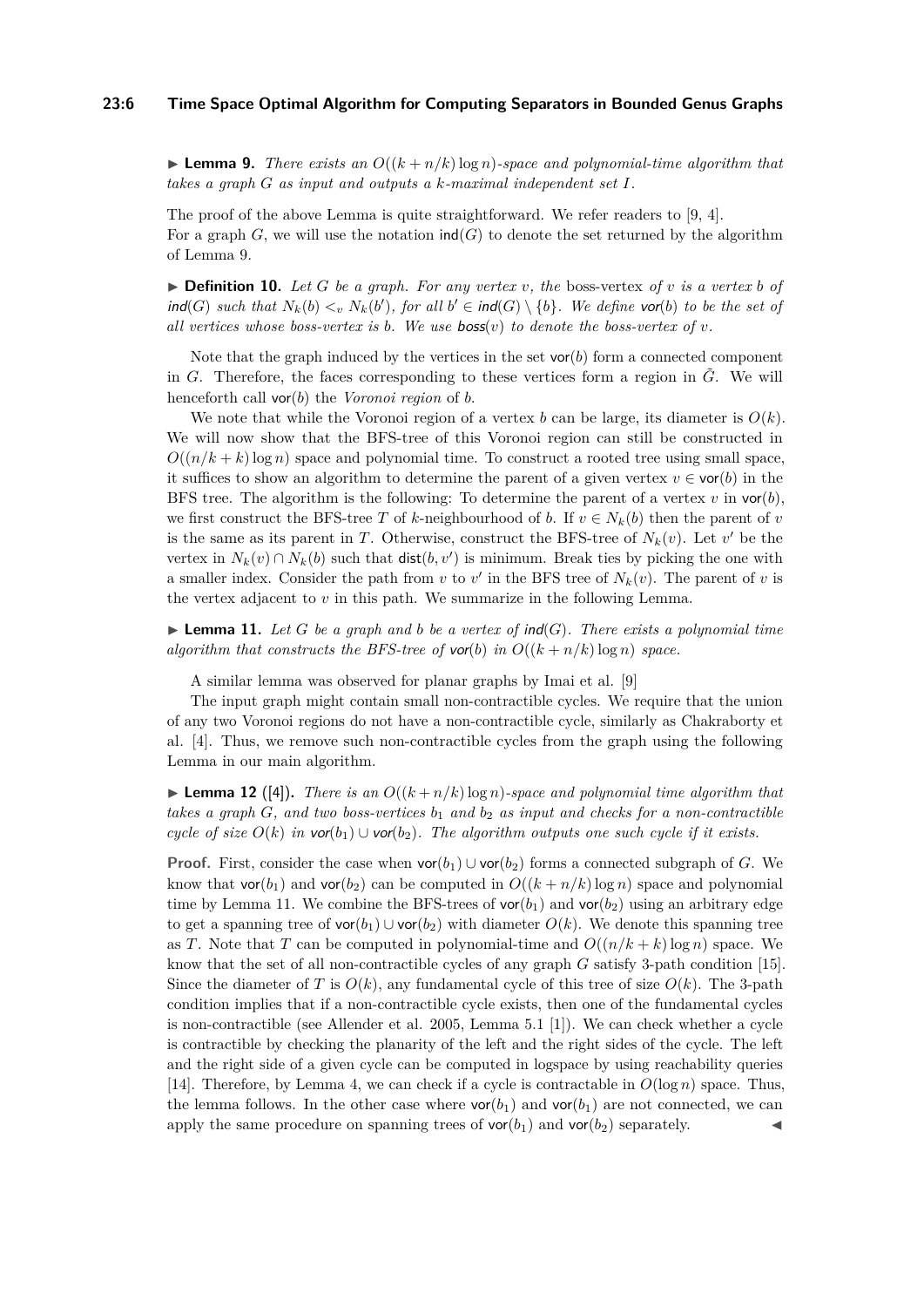<span id="page-6-1"></span>

**Figure 1** A diagram showing vor(*b*) for a boss vertex *b*. The part of the surface where the vertices of vor(*b*) are present is shown in grey colour. The boundary of the Voronoi region is shown using thick solid lines. The ridge edges are shown using normal solid lines. Dashed lines show some of the edges of the spanning tree of  $\text{vor}(b)$ . Dotted lines show faces in *G* that corresponds to a vertex *v*, which is an endpoint of a ridge edge in  $\tilde{G}$ .

As mentioned in the introduction, we will use the Voronoi regions to construct our Frame graph. For this construction, we first divide the Voronoi Regions.

# <span id="page-6-0"></span>**3.1 Dividing Voronoi Regions using Pre-Frame-Loops**

In this subsection, we find a set of loops in the input graph *G*. Each of these loops contains vertices of at most two Voronoi regions *inside* them. We then further process these loops so that the number of vertices inside them is small.

Let *G* be a triangulated graph of genus *g*. Note that any connected component of *G* forms a region in  $\tilde{G}$ . Also, note that since the size of each face of  $G$  is three, all the vertices of the graph  $\tilde{G}$  will have degree three. Thus, a region of faces in  $\tilde{G}$  will have a boundary that is a set of vertex-disjoint simple cycles.

We require two kinds of edges in the dual graph to construct the desired loops. One is the set of the boundary edges of all the Voronoi regions, and the other is the set of *Ridge edges*. Ridge edges have been used previously by Gazit and Miller [\[7\]](#page-12-5) and Ashida et al. [\[3\]](#page-12-2). We define them as follows.

 $\blacktriangleright$  **Definition 13.** Let G be a graph and b be a boss-vertex. Let T be the BFS tree of vor(b). *For an edge e of G*[vor(*b*)] *that does not belong to T, let c<sup>e</sup> be the fundamental cycle induced by*  $e$  *on*  $T$ *. If each of the two sides of the cycle*  $c_e$  *contains at least one boundary cycle of*  $\mathbf{v}$ or(*b*)*, then the edge*  $\tilde{e}$  *of*  $\tilde{G}$  *crossing e is called a ridge edge.* 

Figure [1](#page-6-1) shows ridge edges in the Voronoi region of a boss vertex *b*.

 $\triangleright$  **Definition 14.** Let G be a graph of genus q. Let  $\tilde{B}$  be the set of boundary edges of vor(b) for *all boss vertices b. Similarly, let R*˜ *be the set of ridge-edges. A* branch vertex *is a degree three vertex in the graph*  $\tilde{G}[\tilde{B} \cup \tilde{R}]$ *. For each branch vertex*  $\tilde{v}$ *, the boundary of the face consisting of three vertices incident to*  $\tilde{v}$  *is a* branch-triangle. Two branch vertices are called adjacent *to each other if a path connects them consists of darts corresponding to the edges in the set*  $B \cup \overline{R}$  *such that no other branch vertex exists on this path. The path connecting adjacent branch vertices is called a* connector. We denote the set of connectors in  $\tilde{G}$  by  $con(G)$ .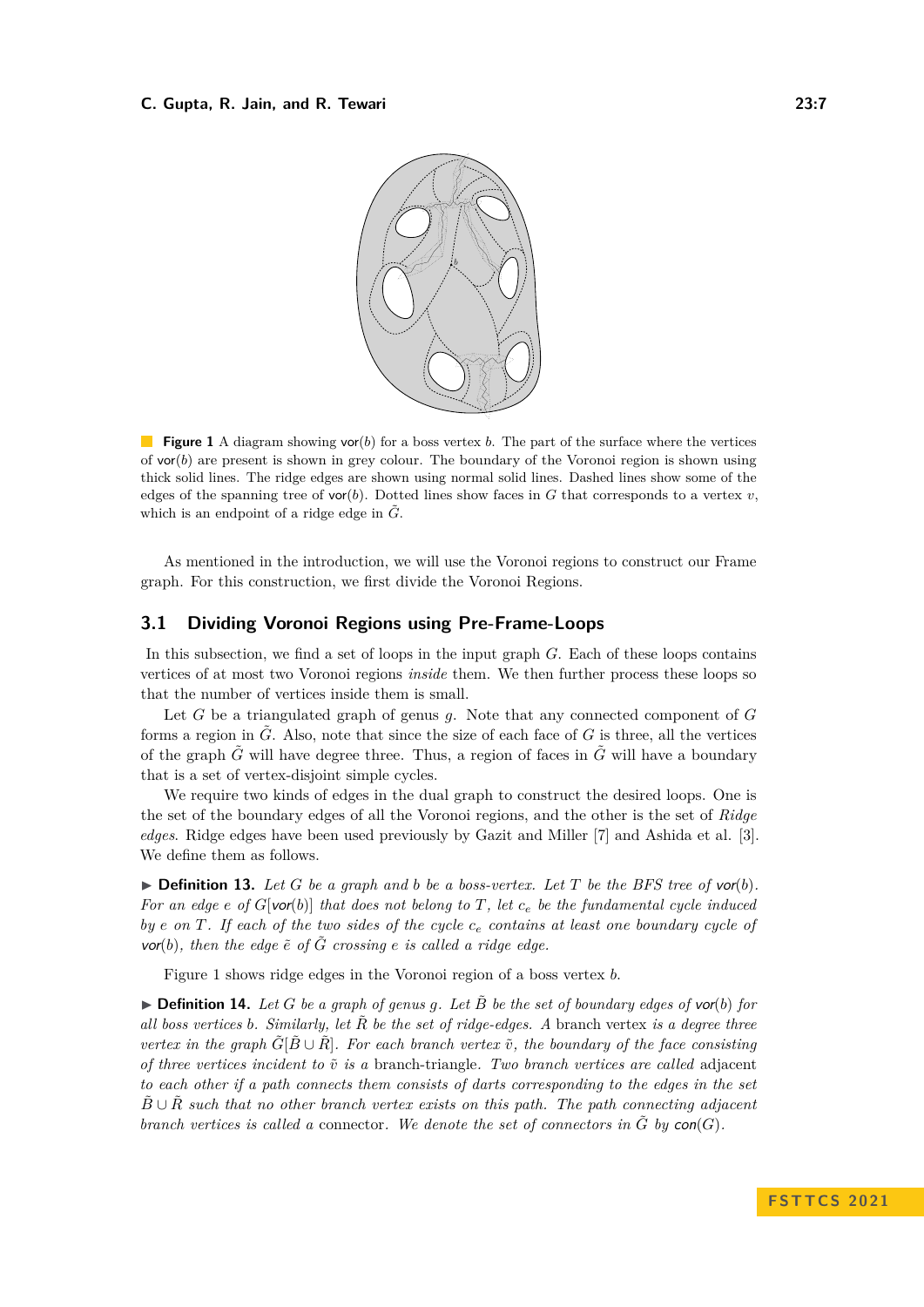# **23:8 Time Space Optimal Algorithm for Computing Separators in Bounded Genus Graphs**

Let  $\tilde{p}$  be a connector. Note that the end points of  $\tilde{p}$  are an adjacent pair of branch vertices. Also note that,  $\text{loss}(\text{left}(\text{first}(p)))$  is same as  $\text{loss}(\text{left}(\text{last}(p)))$  and  $\text{loss}(\text{right}(\text{first}(p)))$  is same as boss(right(last(*p*))). We define a pre-frame-loop with respect to  $\tilde{p}$  as follow.

 $\triangleright$  **Definition 15.** Let G be a graph embedded on a surface of genus q. For any connector  $\tilde{p}$ , *a pre-frame-loop (denoted by pfloop(* $\tilde{p}$ *)) is a closed loop that consists of* 

- **1.** *A path from right(first(p)) to boss(right(first(p))) in the BFS-tree of vor(boss(right(first(p))))*
- **2.** *A path from boss(right(first(p))) to right(last(p)) in the BFS-tree of vor(boss(right(first(p))))*
- **3.** *A branch-triangle dart*  $e_{last}$  *from right(last(p)) to left(last(p))*
- **4.** *A path from left(last(p)) to boss(left(last(p))) in the BFS-tree of vor(boss(left(last(p))))*.
- **5.** *A path from boss(left(last(p))) <i>to left(first(p)) in the BFS-tree of vor(boss(left(last(p)))*.
- **6.** *A branch-triangle dart*  $e_{fst}$  *from left(first(p)) to right(first(p)).*
- *We denote the set of all the pre-frame-loop in*  $G$  *as pfloop* $(G)$

The proof of the following lemma is straightforward.

<span id="page-7-1"></span> $\blacktriangleright$  **Lemma 16.** *There exists an*  $O((k+n/k)\log n)$ *-space and polynomial-time algorithm that takes*  $G$  *as an input and outputs the list* pfloop( $G$ ) *of all pre-frame-loops in*  $G$ *.* 

In the next section, we will use these pre-frame loops to create faces of our subgraph. Following Ashida et al. [\[3\]](#page-12-2), we call this new graph Frame Graph.

# <span id="page-7-0"></span>**4 Frame Graph**

We wish to use pre-frame-loops to create faces of the frame graph. In order to do this, we first preprocess these loops so that the *inside* of each loop is small, i.e., has at most *n/*3 vertices in it. This preprocessing would ensure that the weight on any face of the frame graph is bounded. In the second step, we remove those edges of the loop for which both of its darts are traversed and thus break the loop into simple cycles. These cycles will act as boundaries of the faces in the frame graph.

Consider a connector  $\tilde{p}$  of the input graph *G* and the pre-frame-loop *c* induced by  $\tilde{p}$ . Note that *c* is in the union of two Voronoi regions. Since we have eliminated all non-contractible cycles from the union of any two Voronoi regions, *c* cannot contain a non-contractible cycle. Thus, *c* divides the surface. A pre-frame loop is of type *A* if it consists of two boss vertices, and it is of type *B* if it consists of only one boss vertex (see Figure [2\)](#page-8-0).

<span id="page-7-2"></span>Let the part of a connector  $\tilde{p}$  excluding its first and last vertex be called the *body* of  $\tilde{p}$ . Let  $P_0$  denote the surface of  $G \setminus c$  that has the body of the connector  $\tilde{p}$ . Call this *inside* of *c*. Let  $n_0$  be the number of vertices in  $P_0$  not including the vertices of *c*. We say that the inside of *c* is *large* if  $n_0$  is greater than  $2n/3$ . Note that the inside of *c* is included in the union of atmost two Voronoi regions. Let  $b_1$  and  $b_2$  be the boss vertices of these two regions. We use the BFS-Trees of  $\text{vor}(b_1)$  and  $\text{vor}(b_2)$  to find a spanning tree of  $\text{vor}(b_1) \cup \text{vor}(b_2)$ . Since vor(*b*1) ∪ vor(*b*2) does not have a non-contractible cycle, it has a planar embedding. Consider a spanning tree *T* of  $\text{vor}(b_1) \cup \text{vor}(b_2)$ . There exists a fundamental cycle of this tree in the triangulated version of the graph  $G$ [vor $(b_1) \cup$ vor $(b_2)$ ] which acts as its separator [\[12\]](#page-12-0). Since by removing the boundary of the pre-frame loop from the graph, we can get components, the largest of which is formed by the vertices  $\text{vor}(b_1) \cup \text{vor}(b_2)$ , we can combine the separator of  $G[\text{vor}(b_1) \cup \text{vor}(b_2)]$  with the boundary of the pre-frame-loop to get a separator of the whole graph *G*. Since the length of the boundary of pre-frame-loop is  $O(k)$  and the diameter of Voronoi region of any boss vertex is  $O(k)$ , we get the following lemma: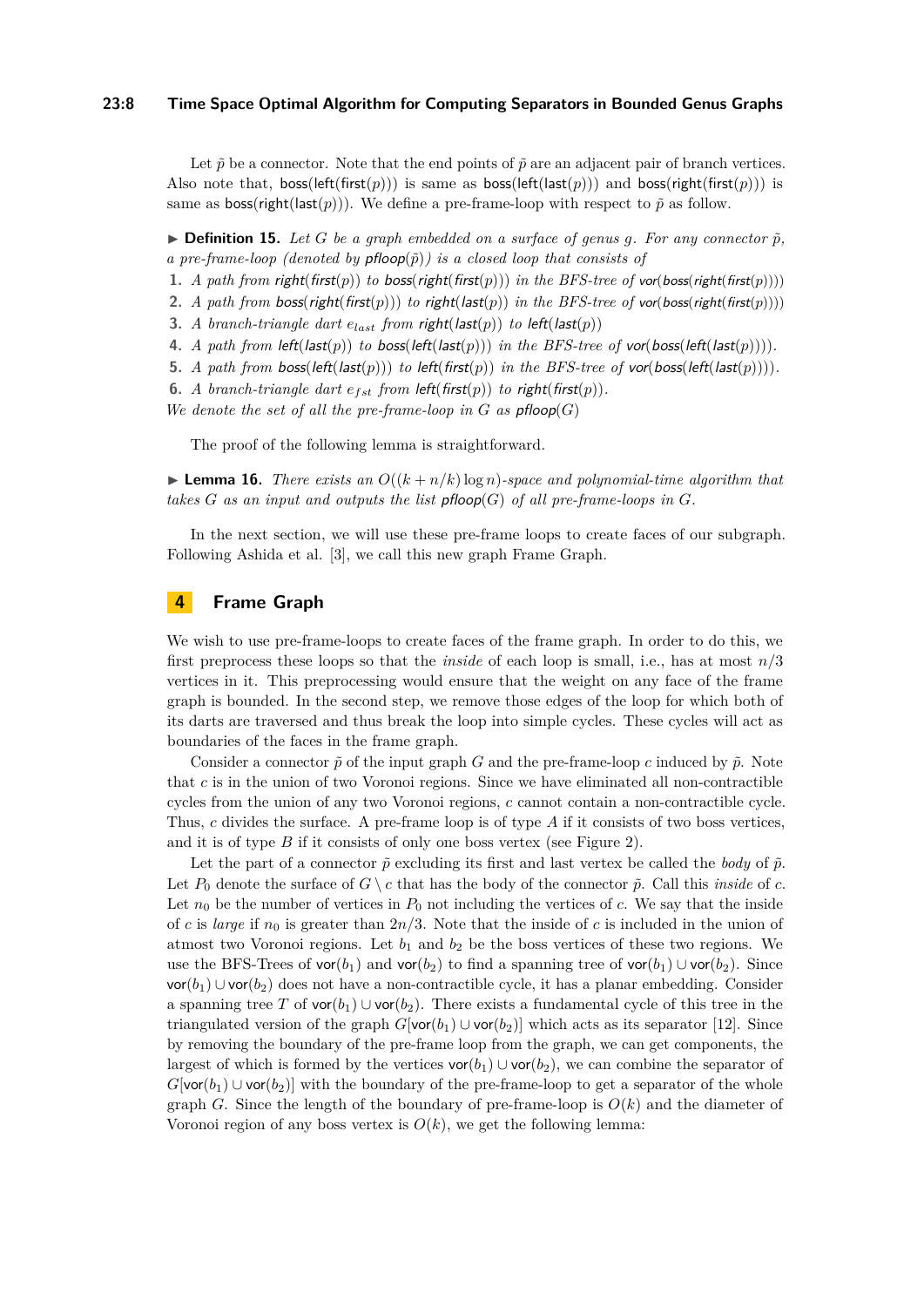<span id="page-8-0"></span>

**Figure 2** On the left, a pre-frame-loop of type A. The two boss vertices corresponding to the loop are  $b_1$  and  $b_2$ . On the right, a pre-frame-loop of type *B*. The only boss vertex corresponding to this loop is  $b_1$ .

▶ **Lemma 17.** *Let G be a graph of genus g which contains a pre-frame loop whose inside is large. There exists a polynomial-time algorithm that takes as an input G and outputs a separator of G of size*  $O(k)$  *in*  $O((k+n/k)\log n)$  *space.* 

Thus, if any of the pre-frame-loop acts as a separator or has a large inside, we can get a separator of the graph *G*. Otherwise, we construct a set *C* in the following way: We first add all the pre-frame-loop of type *A* into *C*. Note that if a pre-frame-loop *c* is of type *B*, it divides the surface into three parts. Call the two parts of the surface, which does not contain the body of the connector,  $P_{1,1}$  and  $P_{1,2}$  respectively. Let the number of vertices in  $P_0$ ,  $P_{1,1}$ and  $P_{1,2}$  be  $n_0$ ,  $n_{1,1}$  and  $n_{1,2}$  respectively. We see that either  $n_{1,1} > 2n/3$  or  $n_{1,2} > 2n/3$ , for otherwise, our pre-frame-loop acts as a separator. Let us assume, without loss of generality, that  $n_{1,2} > 2n/3$ . We merge  $P_0$  and  $P_{1,1}$  into a single surface, and add the loop  $c_0$  bounding this surface to the set *C*. The *inside* of  $c_0$  is the side containing the surfaces  $P_0$  and  $P_{1,1}$ .

Now, consider a loop *c* of *C*, that is not contained in the inside of any other loop *c* of *C*. Let  $E_c$  be the set of darts whose reverse does not appear in *c*. Let *E* be the union of  $E_c$ over all such *c*. We observe that *E* is a set of simple cycles, which we call frame-cycles and denote by fcycle(*G*).

## **4.1 Definition and construction of Frame Graph**

 $\triangleright$  **Definition 18.** Let *G* be a graph of genus g. Let  $E_1$  be the set of all frame-cycles edges, and *let*  $E_2$  *be the set of all branch-triangle edges. A frame-graph of G is a subgraph*  $H = G[E_1 \cup E_2]$ . *For each face of a frame-graph H, its weight is the number of vertices of G located inside that face. We denote the frame graph of*  $G$  *by* frame $(G)$ *.* 

 $\triangleright$  **Definition 19.** Let *G* be a triangulated graph. Let  $L(v, i)$  be the set of vertices at distance *i* from *v*. Let  $d_{nb}(v)$  be the largest *d* such that  $|\cup_{0 \le i \le d} L(v, i)| \le k$ . For any boss-vertex  $b \in \text{ind}(G)$ , let  $d_{core}(b)$  *denote the largest*  $d \leq d_{nb}(b)$  *such that*  $|L(b,d)| \leq k^{1/2}$ . The core *of b (denoted by* core(*b*)*) is defined by*

$$
core(b) = \bigcup_{0 \le i \le d_{core}(b)} L(b, i)
$$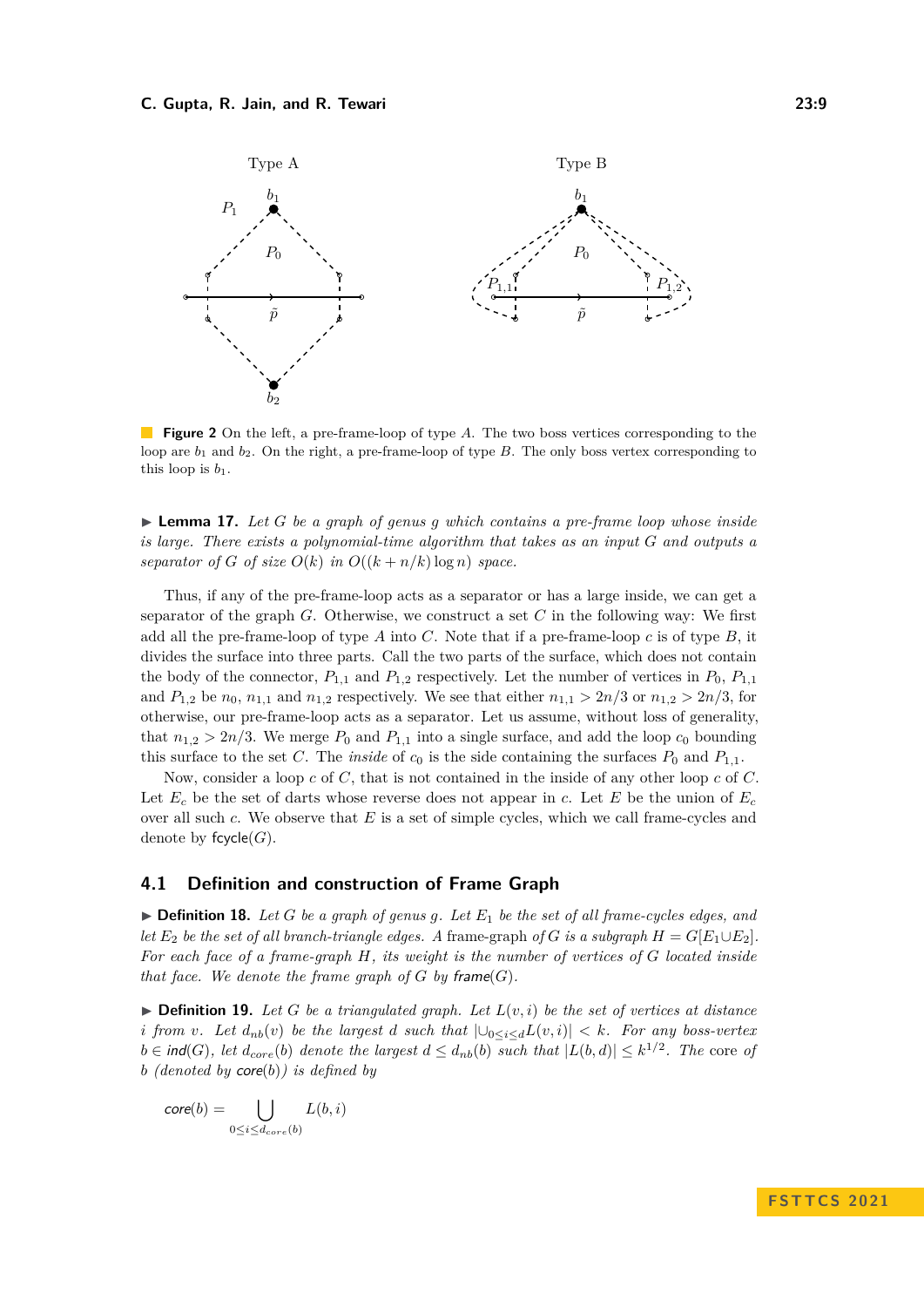#### **23:10 Time Space Optimal Algorithm for Computing Separators in Bounded Genus Graphs**

Note that core(b) forms a region in  $\tilde{G}$ . The boundary of this region might not be a single cycle. In the next definition, we pick one of these cycles to be the core boundary-cycle and use it to construct the core cycle in the graph *G*.

▶ **Definition 20.** *Let G be a triangulated graph of genus g and b be a boss-vertex. The* core-boundary-cycle of *b* is the boundary cycle of the region  $\text{core}(b)$  in  $\tilde{G}$  that has the largest *number of dual-vertices on its outside.*

*The* core-cycle *of* core(*b*) *is a directed cycle induced by the set of vertices in*  $\text{core}(b)$ *sharing an edge with the core boundary cycle. The inside of the core-cycle is the side with the boss-vertex b.*

For any  $l \geq 1$ , let  $L_{nb}(l)$  denote a set of vertices v of G whose distance from its nearest *k*-neighborhood in  $\{N_k(b)\}_{b \in \text{ind}(G)}$  is *l*. More formally,

 $L_{nb}(l) = \{v \mid \text{dist}(v, v_{\text{nrst}}) = l, \text{where } v_{\text{nrst}} = \text{nrst}_v(N_k(\text{boss}(v)))\}.$ 

Let  $\tilde{L}_{nb}(l)$  denotes the set of faces in  $\tilde{G}$  corresponding to the vertices in the set  $L_{nb}(l)$ . Let *C* be a region of  $\tilde{L}_{nb}(l)$ . Each boundary edge of *C* is an edge between a pair of vertices of level either *l* − 1 and *l* or *l* and *l* + 1. Let us call the former one an *interior* edge and the latter one an *exterior* edge. We call a boundary cycle an *interior boundary cycle* if it consists of interior edges. Similarly, we call a boundary cycle an *exterior boundary cycle* if it consists of exterior edges.

 $\triangleright$  **Definition 21.** Let  $\tilde{c}$  be any interior boundary cycle corresponding to  $L_{nb}(l)$ . Let  $c$  be the *loop in C formed by the set of vertices sharing a boundary edge with*  $\tilde{c}$ *, and let*  $D_c$  *be the set of cycles obtained from c by removing all the darts in the loop whose reverse also appears in the loop. An interior-cycle is a cycle in*  $D_c$ .

We define an *exterior-cycle* in a similar way. A cycle is said to be a *small* cycle if it consists of at most  $k^{1/2}$  vertices. We denote the set of small interior cycles by smint(*G*) and the set of small exterior cycles by  $smext(G)$ . A contractible cycle is said to be *light* if it has less than *n/*3 vertices in its inside.

▶ **Definition 22.** *A floor cycle is a light and small interior cycle if it is not inside any other light and small interior cycle. For any boss-vertex b which is not contained in any floor-cycle, we regard the core-cycle of* core(*b*) *also as a floor-cycle. A ceiling-cycle is a light and small exterior cycle that is not inside any other light and small exterior-cycle, and that has at least one dual-vertex of some branch-triangle on its inside.*

 $\triangleright$  **Definition 23.** Let *G* be a graph of genus g. Let *F* and *C* be respectively a set of floor-cycles and ceiling-cycles having at least one vertex of  $\mathsf{frame}(G)$  in their insides. Let  $E'_1$  be the set of *edges of G* that appear in some cycle in  $F \cup C$  and  $E'_{2}$  be the set of edges of frame(*G*) that are *not in the inside of any cycle of*  $F \cup C$ . A graph with vertices  $U'$  and edges  $D'$  is a modified *frame-graph denoted as*  $\mathsf{mframe}(G)$ , where  $D' = E'_1 \cup E'_2$  and  $U'$  is the set of all vertices that *are endpoints of edges of D*′ *. For each face of a modified frame-graph* mframe(*G*)*, its weight is the number of vertices of G located in the face.*

The following Lemma is a generalization of a result that was presented by Ashida et al. [\[3\]](#page-12-2). They presented a similar lemma for planar graphs. The proof of the following Lemma has been moved to Appendix.

<span id="page-9-0"></span>▶ **Lemma 24.** *Let G be a graph of genus g such that voronoi region vor(* $b_1$ *)* ∪ *vor(* $b_2$ ) *does not contain a non-contractible cycle for any two vertices*  $b_1, b_2 \in \text{ind}(G)$ , pfloop( $\tilde{p}$ ) is not a *separator of G for any connector*  $\tilde{p}$ *, the inside of any loop in pfloop*( $\tilde{p}$ ) *is not large,* core(*b*) *is not a separator of G for any boss-vertex b, and no cycle in* **smext**(*G*) *or* **smint**(*G*) *is a non-contractible cycle. Following statements hold:*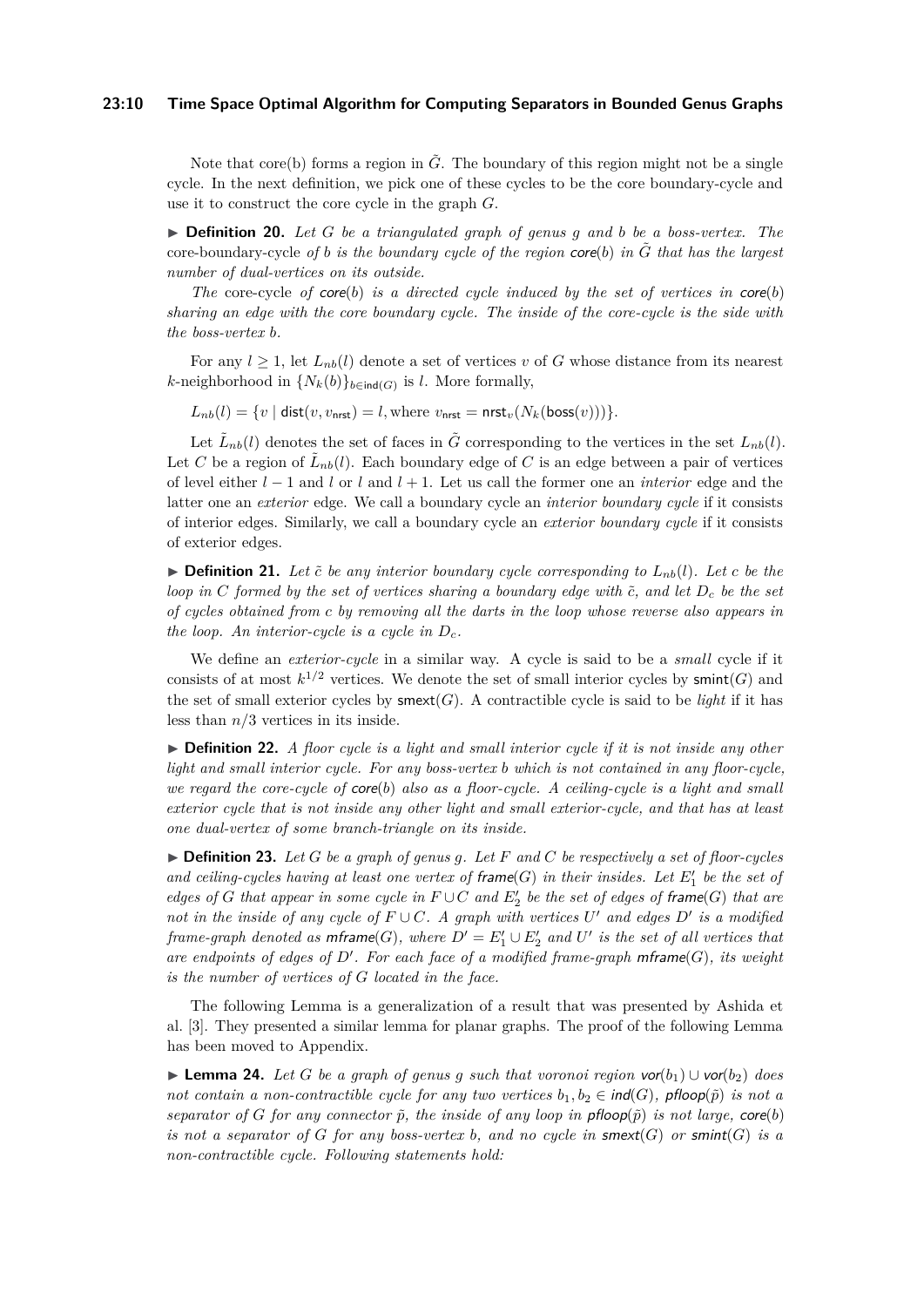- **1.** *The weight of each face of mframe* $(G)$  *is less than*  $n/3$ *.*
- **2.** mframe(*G*) *is* 2*-connected.*
- **3.** *Size of each face of mframe* $(G)$  *is*  $O(k^{1/2})$ *.*
- **4.** *The number of faces in mframe* $(G)$  *is*  $O(n/k + q)$

# <span id="page-10-0"></span>**5 Construction of separator**

Using the tools developed so far, we can obtain a space-efficient algorithm which, given a graph *G* as input, outputs either a separator, a non-contractible cycle or the modified frame graph  $\mathsf{mfname}(G)$ . We summarize this in the following Lemma.

<span id="page-10-1"></span> $\blacktriangleright$  **Lemma 25.** Let *G* be a *g*-genus triangulated graph of *n* vertices. For any positive integer *k, there is a polynomial time,*  $O((n/k + k) \log n)$ *-space algorithm that takes G along with its combinatorial embedding as input and outputs one of the following:*

- **1.** *A* non-contractible cycle of size  $O(k)$  of  $G$ .
- **2.** *A separator of size*  $O(k)$  *of*  $G$ *.*
- **3.** *A a weighted subgraph H*′ *of G that satisfies the following conditions:*
	- **a.** The weight of each face f of  $H'$  is proportional to the number  $n_f$  of vertices of  $G$ *located inside the face, and is less than n/*3
	- **b.** *H*′ *is 2-connected.*
	- **c.** *H'* contains  $O(n/k + g)$  faces.
	- **d.** The size of each face of  $H'$  is  $O(k^{1/2})$ .

**Proof.** We first find a *k*-maximal independent set  $\text{ind}(G)$  of *G* in  $O((n/k + k) \log n)$ -space and polynomial time using lemma [9.](#page-4-1) We then check for a non-contractible cycle in  $\text{vor}(b_i) \cup \text{vor}(b_j)$ for all pairs of boss-vertices  $b_i$  and  $b_j$  using lemma [12.](#page-5-1) If we manage to find such a cycle, we output it. Otherwise, we pick each pre-frame loops using lemma [16](#page-7-1) see if it acts as a separator of the graph. If so, we output it.

If the algorithm has not produced an output so far, we see if the inside of any pre-frameloop is large. If so, we use lemma [17](#page-7-2) to find a separator of the graph. For every boss vertex  $b$ , we check if core $(b)$  is a separator. If so, we output it. Next, we check if any cycle in  $s$ mext $(G)$  or  $s$ mint $(G)$  is a non-contractible cycle. If so, we output it. Otherwise, we output the modified frame graph  $\mathsf{mframe}(G)$ .

With these ingredients, we are now ready to prove our main theorem.

**Proof of Theorem [1.](#page-1-0)** Elberfeld and Kawarabayashi presented an algorithm to construct a combinatorial embedding of a graph of the constant genus in logspace [\[6\]](#page-12-11). Hence, we do not require a combinatorial embedding as part of the input when dealing with a constant-genus graph. Otherwise, we require the combinatorial embedding of the graph as an input. We assume that the genus of the input graph *q* is at most  $O(n)$ . Let  $\pi$  be the combinatorial embedding of *G*. We first triangulate the input graph in logspace. To do this, for each face *f* of the input graph, we connect each vertex of *f* with the lowest index vertex in it. This triangulation is done implicitly, whenever required, as storing the triangulated graph will require a large amount of space. We call the resultant triangulated graph *G*. Note that triangulating the graph only introduces more edges; therefore, a separator for *G* will also be a separator for the input graph. Our objective now is to construct a separator of *G*. We do this by iteratively applying Lemma [25.](#page-10-1) We will describe the algorithm by describing an iteration of it. Before the *i*th iteration, we will have a set *S* of vertices which is empty before the first iteration. Let  $G_1, G_2, \ldots, G_m$  be the set of connected components in  $G \setminus S$ . We will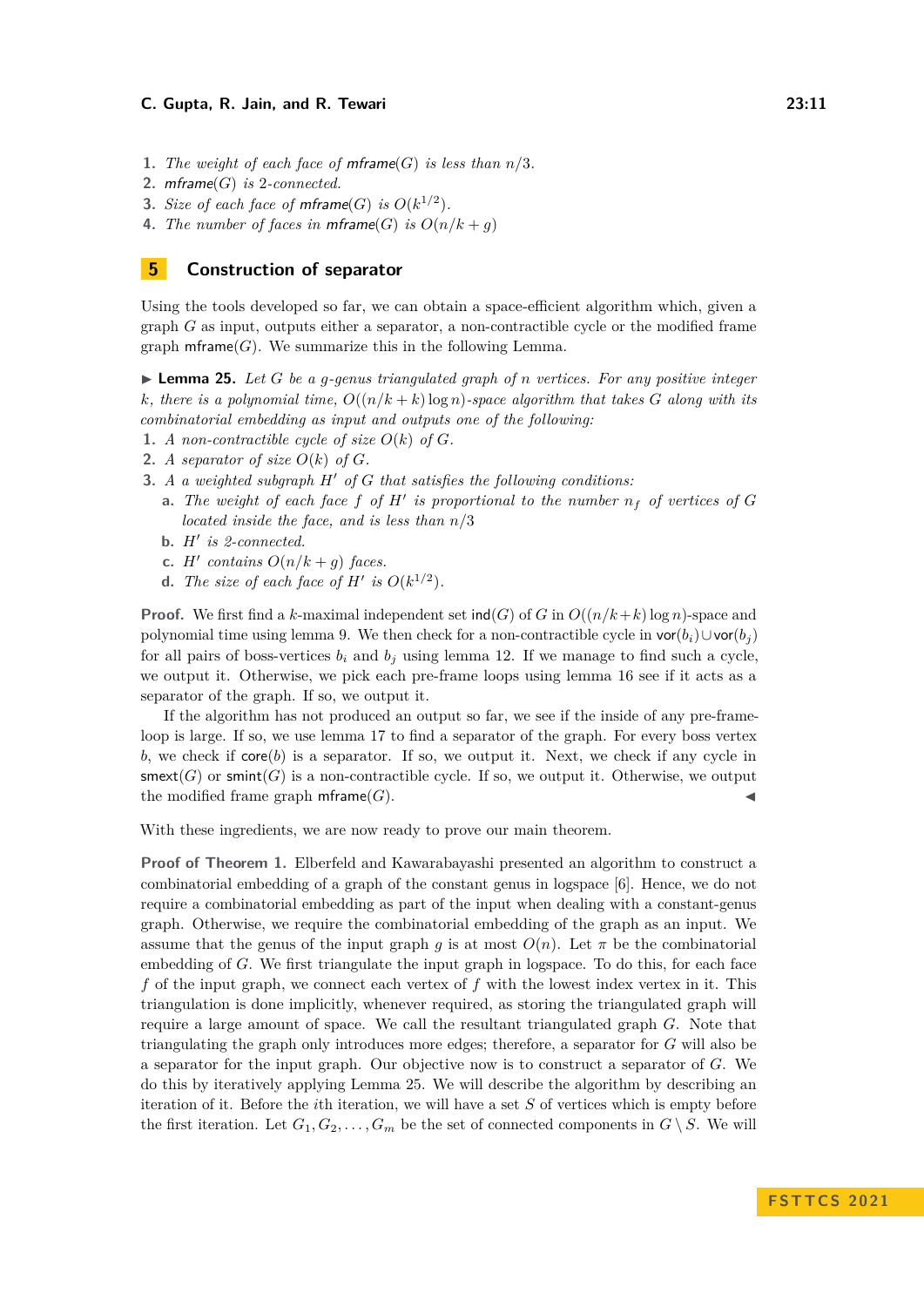### **23:12 Time Space Optimal Algorithm for Computing Separators in Bounded Genus Graphs**

describe the *i*th iteration as follows. The algorithm takes the component  $G_i$  whose size  $n_i$  is greater than 2*n/*3. If no such component exists, then the set *S* would be a separator of *G*, and the algorithm outputs *S* and halts. Otherwise, consider the embedding induced by *π* on  $G_j$  as its embedding. If the genus  $g_j$  of this component is zero, the algorithm uses Imai et al. planar separator algorithm to get its separator  $S_1$  and outputs  $S \cup S_1$ . If its genus is non-zero we apply the algorithm from Lemma [25](#page-10-1) on  $G_j$  with *k* set as  $n_j^{1/2}/g_j^{1/2}$ . If the result of the application of the algorithm from Lemma [25](#page-10-1) on  $G_j$  is a non-contractible cycle, say  $S_2$ , then we add the vertices of  $S_2$  to the set *S* and continue with the next iteration. If the result is a separator, say  $S_3$ , we output the set  $S \cup S_3$  as the separator for the entire graph. Otherwise, if the result is a subgraph  $H'$  of  $G_i$ , we take its dual  $\tilde{H}'$  and find its separator  $\tilde{S}'$  using Lemma [5.](#page-4-3)  $\tilde{S}'$  is a set of faces of  $H'$ . Consider the set  $S_4$  of vertices on the boundary of these faces. We return the set  $S \cup S_4$ . To see that the size of separator returned by the above algorithm is  $O(g^{1/2}n^{1/2})$ , note that Lemma [25](#page-10-1) returns a non-contractible cycle, the genus of the graph is reduced by at least one. It is sufficient for us to use the induced embeddings (see Mohar and Thomassen [\[13\]](#page-12-12), Proposition 4.2.1 and Lemma 4.2.4). Hence, our algorithm can return at most  $g$  such cycles; each has length  $O(k)$ . For our value of  $k$ , the total number of vertices in all such cycles can be at most  $O(g^{1/2}n^{1/2})$ . If it does not returns a non-contractible cycle, then it returns either a separator of size  $O(k) \leq O(g^{1/2}n^{1/2})$  or it returns the subgraph  $H'$ . The number of faces in  $H'$  is  $O(n/k + g)$ . Hence the size of the separator returned by using the algorithm of Gilbert et al. [\[8\]](#page-12-7) on the dual of *H*′ will be  $O(g^{1/2}(n/k + g)^{1/2})$ . Size of each face of *H'* is at most  $k^{1/2}$ , hence, size of the set  $S_4$  is  $O(k^{1/2}g^{1/2}(n/k + g)^{1/2})$ . For our value of *k*, this is at most  $O(g^{1/2}n^{1/2})$  $\bullet$   $\bullet$   $\bullet$   $\bullet$   $\bullet$ 

We can use the following Lemma, which was formalized by Jain and Tewari [\[10\]](#page-12-4) to get a space-efficient polynomial-time algorithm for reachability in constant-genus graphs. Reachability is determining if there is a directed path from one vertex to another in a directed graph.

**► Lemma 26.** Let G be a class of graphs and  $w : \mathcal{N} \mapsto \mathcal{N}$  be a function. If there exist a *polynomial-time algorithm that uses*  $O(w(n) \log n)$  *space to find a separator of size*  $w(n)$  *then there exists a polynomial time algorithm to decide reachability in G that uses*  $O(w(n) \log n)$ *space.*

<span id="page-11-2"></span> $\triangleright$  **Corollary 27.** *There exists a polynomial-time algorithm that uses*  $O(n^{1/2} \log n)$  *space to solve reachability in a constant-genus graph.*

Previously, a polynomial-time algorithm that uses  $O(n^{1/2} \log n)$  space for reachability was known for planar graphs [\[9\]](#page-12-1). While for constant-genus graphs, a polynomial-time algorithm that uses  $O(n^{2/3} \log n)$  space was known [\[4\]](#page-12-3). Corollary [27](#page-11-2) improves the space-bound to  $O(n^{1/2} \log n)$ . Our result can thus be seen as both a generalization of Imai et al. [\[9\]](#page-12-1) and as an improvement to a previous result by Chakraborty et al. [\[5\]](#page-12-10).

#### **References**

<span id="page-11-1"></span>**<sup>1</sup>** Eric Allender, Samir Datta, and Sambuddha Roy. The directed planar reachability problem. In *FSTTCS 2005: Foundations of Software Technology and Theoretical Computer Science, 25th International Conference, Hyderabad, India, December 15-18, 2005, Proceedings*, pages 238–249, 2005. [doi:10.1007/11590156\\_19](https://doi.org/10.1007/11590156_19).

<span id="page-11-0"></span>**<sup>2</sup>** Eric Allender and Meena Mahajan. The complexity of planarity testing. *Information and Computation*, 189(1):117–134, 2004. [doi:10.1016/j.ic.2003.09.002](https://doi.org/10.1016/j.ic.2003.09.002).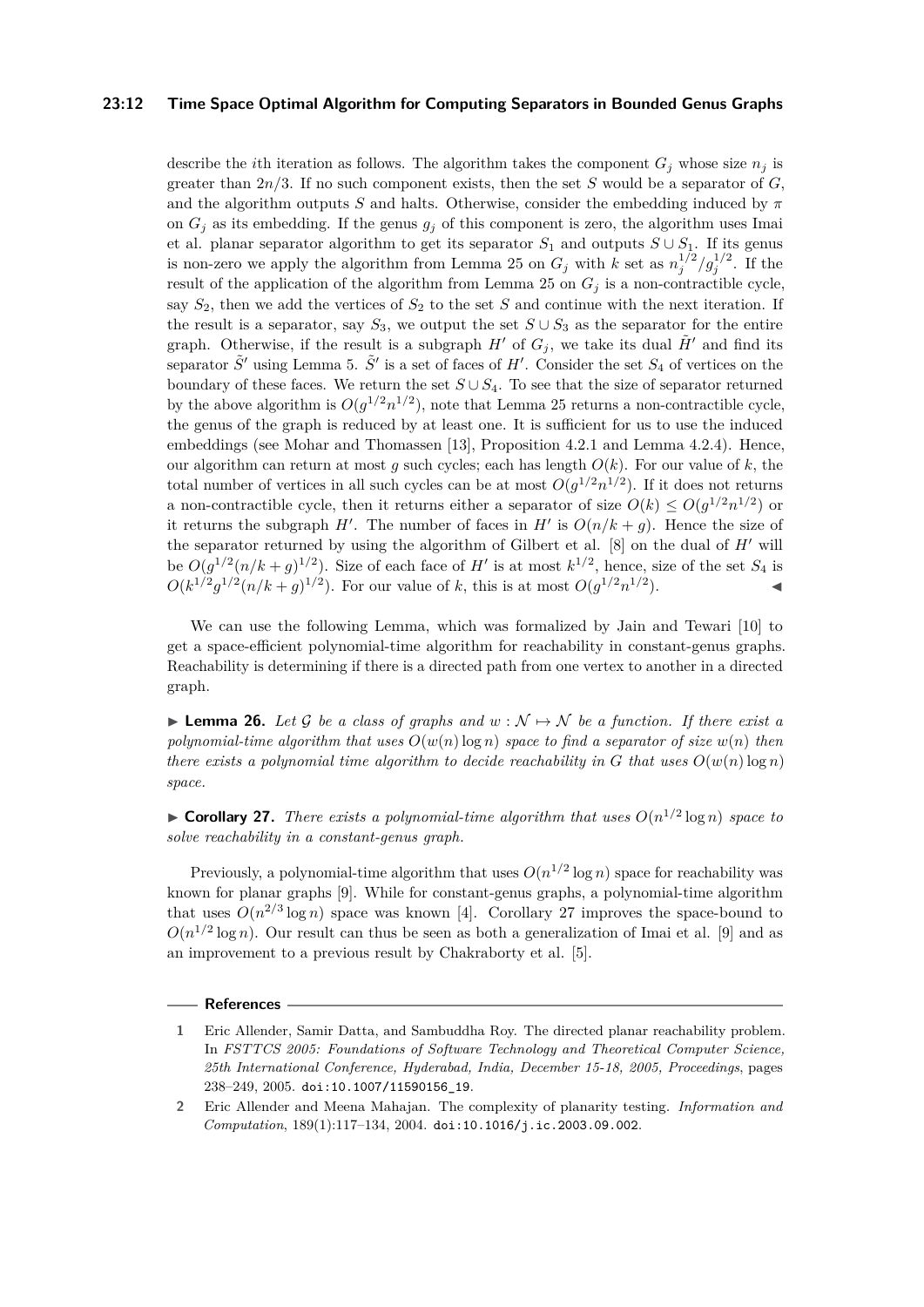- <span id="page-12-2"></span>**3** Ryo Ashida, Tomoaki Imai, Kotaro Nakagawa, A. Pavan, N. V. Vinodchandran, and Osamu Watanabe. A sublinear-space and polynomial-time separator algorithm for planar graphs. *Electronic Colloquium on Computational Complexity (ECCC)*, 26:91, 2019.
- <span id="page-12-3"></span>**4** Diptarka Chakraborty, Aduri Pavan, Raghunath Tewari, N. V. Vinodchandran, and Lin F. Yang. New time-space upperbounds for directed reachability in high-genus and h-minor-free graphs. In *Proceedings of the 34th Annual Conference on Foundation of Software Technology and Theoretical Computer Science (FSTTCS 2014)*, pages 585–595, 2014.
- <span id="page-12-10"></span>**5** Diptarka Chakraborty and Raghunath Tewari. An  $O(n^{\epsilon})$  space and polynomial time algorithm for reachability in directed layered planar graphs. *ACM Transactions on Computation Theory (TOCT)*, 9(4):19:1–19:11, 2017.
- <span id="page-12-11"></span>**6** Michael Elberfeld and Ken-ichi Kawarabayashi. Embedding and canonizing graphs of bounded genus in logspace. In *Proceedings of the 46th Annual ACM Symposium on Theory of Computing (STOC 2014)*, pages 383–392. ACM, 2014. [doi:10.1145/2591796.2591865](https://doi.org/10.1145/2591796.2591865).
- <span id="page-12-5"></span>**7** H. Gazit and G. L. Miller. A parallel algorithm for finding a separator in planar graphs. In *Proceedings of the 28th Annual Symposium on Foundations of Computer Science (FOCS 1987)*, pages 238–248, October 1987. [doi:10.1109/SFCS.1987.3](https://doi.org/10.1109/SFCS.1987.3).
- <span id="page-12-7"></span>**8** John R Gilbert, Joan P Hutchinson, and Robert Endre Tarjan. A separator theorem for graphs of bounded genus. *Journal of Algorithms*, 5(3):391–407, 1984. [doi:10.1016/0196-6774\(84\)](https://doi.org/10.1016/0196-6774(84)90019-1) [90019-1](https://doi.org/10.1016/0196-6774(84)90019-1).
- <span id="page-12-1"></span>**9** Tatsuya Imai, Kotaro Nakagawa, Aduri Pavan, N. V. Vinodchandran, and Osamu Watanabe. An  $O(n^{\frac{1}{2}+\epsilon})$ -space and polynomial-time algorithm for directed planar reachability. In *Proceedings of the 28th Conference on Computational Complexity (CCC 2013)*, pages 277–286, 2013.
- <span id="page-12-4"></span>**10** Rahul Jain and Raghunath Tewari. Reachability in High Treewidth Graphs. In *Proceedings of the 30th International Symposium on Algorithms and Computation (ISAAC 2019)*, 2019.
- <span id="page-12-6"></span>**11** Ioannis Koutis and Gary L. Miller. A linear work,  $O(n^{1/6})$  time, parallel algorithm for solving planar laplacians. In *Proceedings of the 18th Annual ACM-SIAM Symposium on Discrete Algorithms (SODA 2007)*, pages 1002–1011, 2007.
- <span id="page-12-0"></span>**12** Richard J. Lipton and Robert Endre Tarjan. A separator theorem for planar graphs. *SIAM Journal on Applied Mathematics*, 36(2):177–189, 1979. [doi:10.1137/0136016](https://doi.org/10.1137/0136016).
- <span id="page-12-12"></span>**13** B. Mohar and C. Thomassen. *Graphs on Surfaces*. Johns Hopkins Studies in the Mathematical Sciences. Johns Hopkins University Press, 2001. URL: [https://books.google.com.sg/books?](https://books.google.com.sg/books?id=_VFKscYKSicC) [id=\\_VFKscYKSicC](https://books.google.com.sg/books?id=_VFKscYKSicC).
- <span id="page-12-9"></span>**14** Omer Reingold. Undirected connectivity in log-space. *Journal of the ACM (JACM)*, 55(4):17, 2008.
- <span id="page-12-8"></span>**15** Carsten Thomassen. Embeddings of graphs with no short noncontractible cycles. *Journal of Combinatorial Theory, Series B*, 48(2):155–177, 1990. [doi:10.1016/0095-8956\(90\)90115-G](https://doi.org/10.1016/0095-8956(90)90115-G).

# **A Appendix**

# **A.1 Proof of Lemma [24](#page-9-0)**

**Proof.** We will prove each of the four statements of the proof in order.

- **1.** Consider a face of the frame-graph frame $(G)$ . The boundary of this face is either a frame-cycle or a branch triangle. The weight of a branch-triangle is zero, while the number of vertices inside a frame-cycle is less than *n/*3 by construction. Hence the weight of any face of frame  $(G)$  is less than  $n/3$ . The number of vertices inside a floor or a ceiling cycle is less than  $n/3$  by definition. Hence the weight of any face of mframe(*G*) is also less than *n/*3.
- **2.** We first prove that frame  $(G)$  is 2-connected. Let *u* and *v* be two distinct vertices of frame $(G)$ . We have the following cases: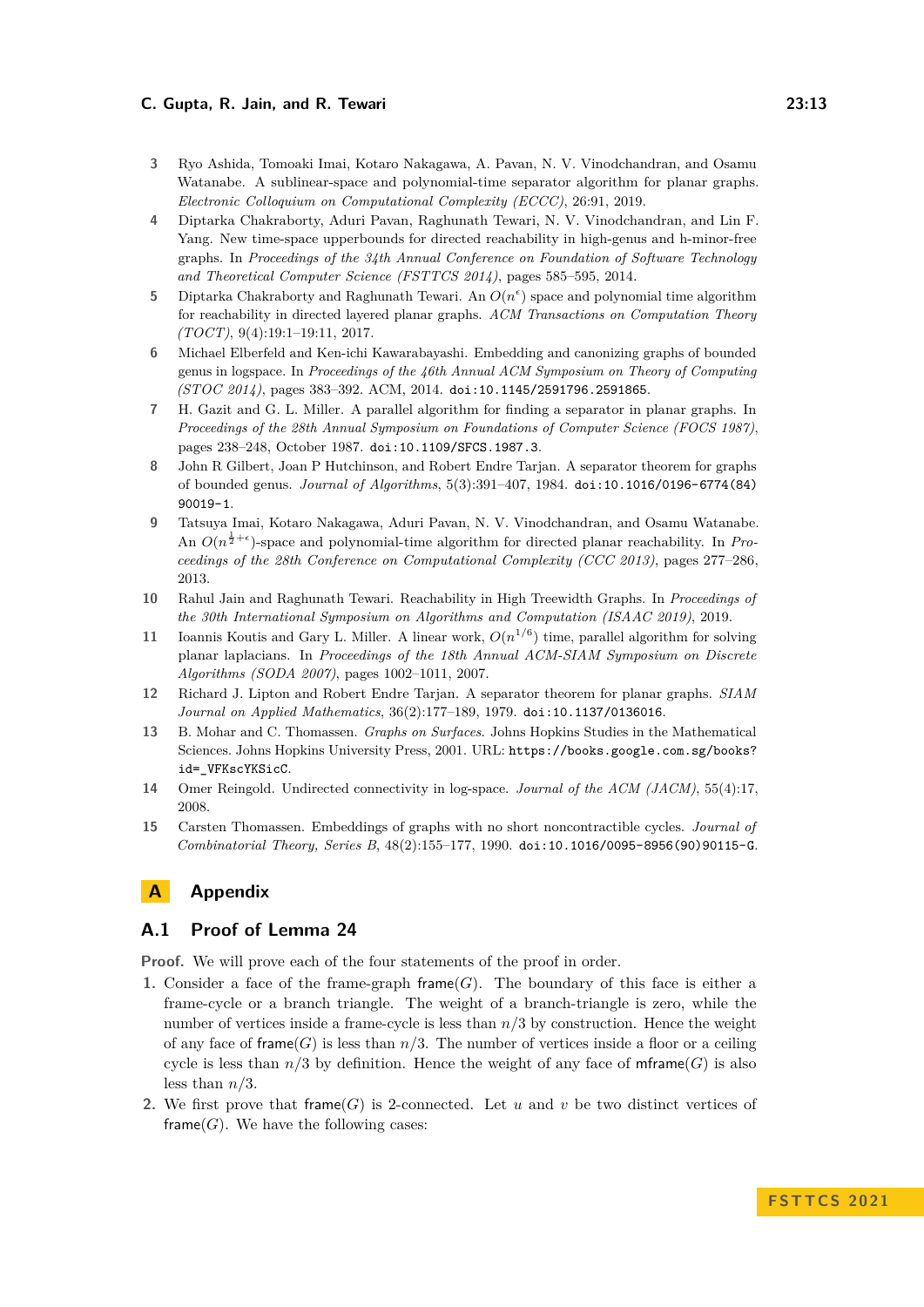## **23:14 Time Space Optimal Algorithm for Computing Separators in Bounded Genus Graphs**

- **Case 1 (Both** *u* and *v* are on same frame cycle in pfloop $(G)$ ) : Since *u* and *v* are on a cycle, there exist two vertex-disjoint paths from *u* to *v*.
- **Case 2** (*u* and *v* are on two different cycles in pfloop $(G)$ ) : Let  $c_u$  and  $c_v$  be the cycles of pfloop(*G*) which contain vertices *u* and *v* respectively. Let  $\tilde{p}_u$  and  $\tilde{p}_v$  be the connectors whose bodies are contained in  $c<sub>u</sub>$  and  $c<sub>v</sub>$  respectively. We first note that there is a sequence of connecters  $\tilde{p}_u = \tilde{p}_1, \tilde{p}_2, \ldots, \tilde{p}_k = \tilde{p}_v$  such that  $\tilde{p}_i$  and  $\tilde{p}_{i+1}$  has a common end point for each  $i \in [1, k-1]$ . Also note that the body of  $\tilde{p}_i$  is contained in a cycle  $c_i$  of pfloop(*G*). Orient the darts of  $\tilde{p}_i$  to form a path from first( $p_1$ ) to last( $p)_k$ . Let  $c_i^{left}$  be the path from  $left(f_{i}(\tilde{p}_i))$  to  $left(last(\tilde{p}_i))$ . Similarly, let  $c_i^{right}$  be the path from right(first( $\tilde{p}_i$ )) to right(last( $\tilde{p}_i$ )). We see that  $c_i^{left}$  and  $c_i^{right}$  do not share any vertex. Thus, we can see that there exist two vertex-disjoint paths  $q_{left}$  and  $q_{right}$ from *u* to *v* such that  $q_{left}$  contains vertices of  $c_i^{left}$  and  $q_{right}$  contains vertices of  $c_i^{right}$  for all  $i \in [2, k-1]$ .

The analysis of other cases is similar.

We will show that there are two vertex-disjoint paths between any two vertices *u* and *v* of the graph  $\mathsf{mframe}(G)$ .

- **Case 1** (*u* and *v* are both in frame(*G*)): Since we have proved that frame(*G*) is two connected, we know that there exist two vertex disjoint paths  $q_{left}$  and  $q_{right}$  between *u* and *v* in frame(*G*). Note that several floor-cycles and ceiling-cycles were added to frame( $G$ ) and the vertices inside them were removed in order to construct mframe( $G$ ). Let *c* be one such cycle.
	- If *c* intersects both  $q_{left}$  and  $q_{right}$ . Let  $u_{left}$  and  $v_{left}$  denote the first and the last vertices of  $q_{left}$  which intersects *c*. Similarly, let  $u_{right}$  and  $v_{right}$  denote the first and the last vertices of  $q_{right}$  which intersects  $c$ . These four vertices divide  $c$  into four paths  $c_1, c_2, c_3$  and  $c_4$ . Let the set of these four paths be C. Then one of the following statements is true:
		- $\blacksquare$  There exist paths from  $u_{left}$  to  $v_{left}$  and from  $u_{right}$  to  $v_{right}$  in *C*.
		- $\blacksquare$  There exist paths from  $u_{left}$  to  $v_{right}$  and from  $u_{right}$  to  $v_{left}$  in *C*.
	- For both the above cases, we see that there exist two disjoint paths from *u* to *v*.
	- If *c* intersects only one of the path  $q_{left}$  and  $q_{right}$  then we can modify that path to contain part of the cycle.
- Case 2 (*u* and *v* are on different floor-cycles or ceiling-cycles  $c_u$  and  $c_v$ ): Let  $w_u$ and  $w<sub>v</sub>$  be vertices of frame(*G*) inside  $c<sub>u</sub>$  and  $c<sub>v</sub>$  respectively. We know such vertices exits because of the way these cycles are defined. Since the graph frame $(G)$  is 2-connected, there exist two disjoint paths  $q_{left}$  and  $q_{right}$  between  $w_u$  and  $w_v$  in it. Let  $u_{left}$  be the last intersection of  $q_{left}$  and  $c_u$ . Similarly let  $u_{right}$  be the last intersection of  $q_{right}$  and  $c_u$ . Note that, since the paths  $q_{left}$  and  $q_{right}$  are disjoint,  $u_{left} \neq u_{right}$ . We similarly define  $v_{left}$  and  $v_{right}$ .

Since the three vertices *u*,  $u_{left}$  and  $u_{right}$  lie on the cycle  $c_u$ , there exists two disjoint paths: first from  $u$  to  $u_{left}$  and second from  $u$  to  $u_{right}$ . Similarly, there exists two disjoint paths from  $v_{right}$  to *v* and from  $v_{left}$  to *v*. We can thus get two vertex-disjoint paths from *u* to *v*, using these. Note that there may be other floor and ceiling cycles intersecting these disjoint paths. In that case, we can use an argument similar to above to show the existence of two disjoint paths from *u* to *v*.

- **3.** We now prove that the size of each face of  $\mathsf{mframe}(G)$  is  $O(k^{1/2})$ . Note that the boundary of a face of the graph  $\mathsf{mframe}(G)$  is one of the following:
	- **a.** A floor-cycle of *G*.